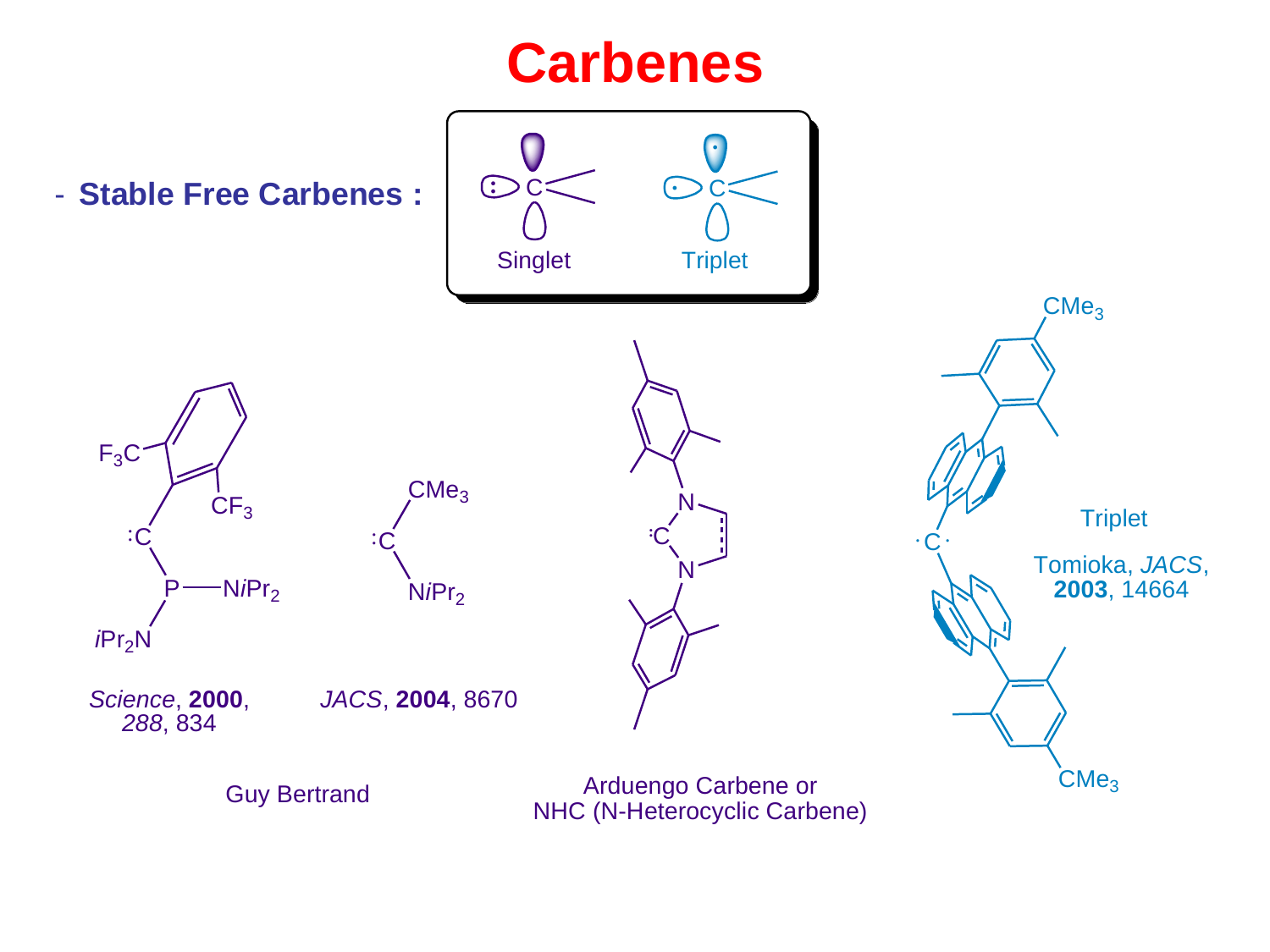### **Transition Metal Carbene Complexes**

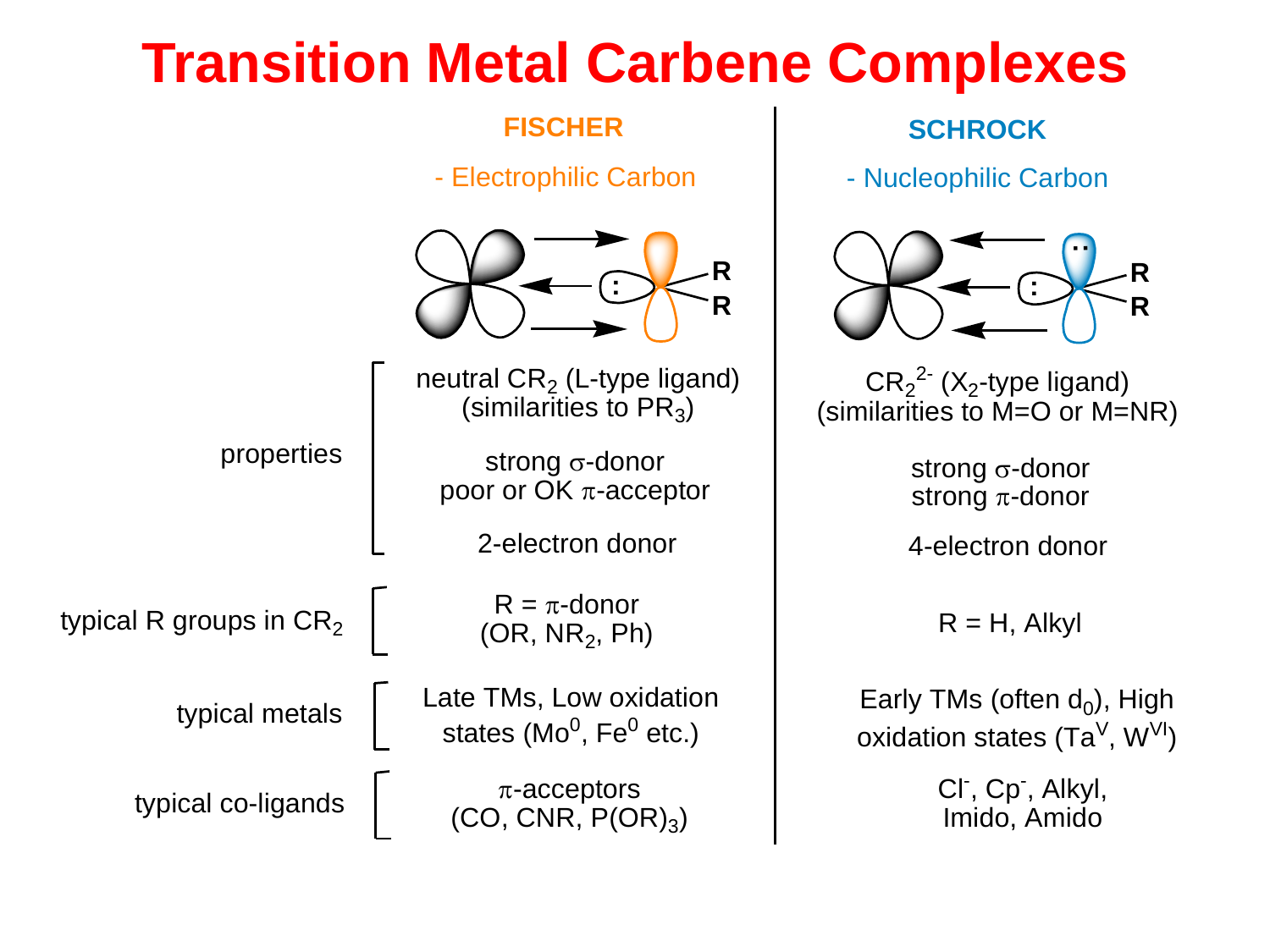## **Transition Metal Carbene Complexes**

▪ **Carbenes (CR<sup>2</sup> )** – these are not redox active ligands – *i.e.* Fischer or Schrock complexes have the same number of electrons. The difference is whether the carbene carbon is nucleophilic (Schrock) or electrophilic (Fischer).

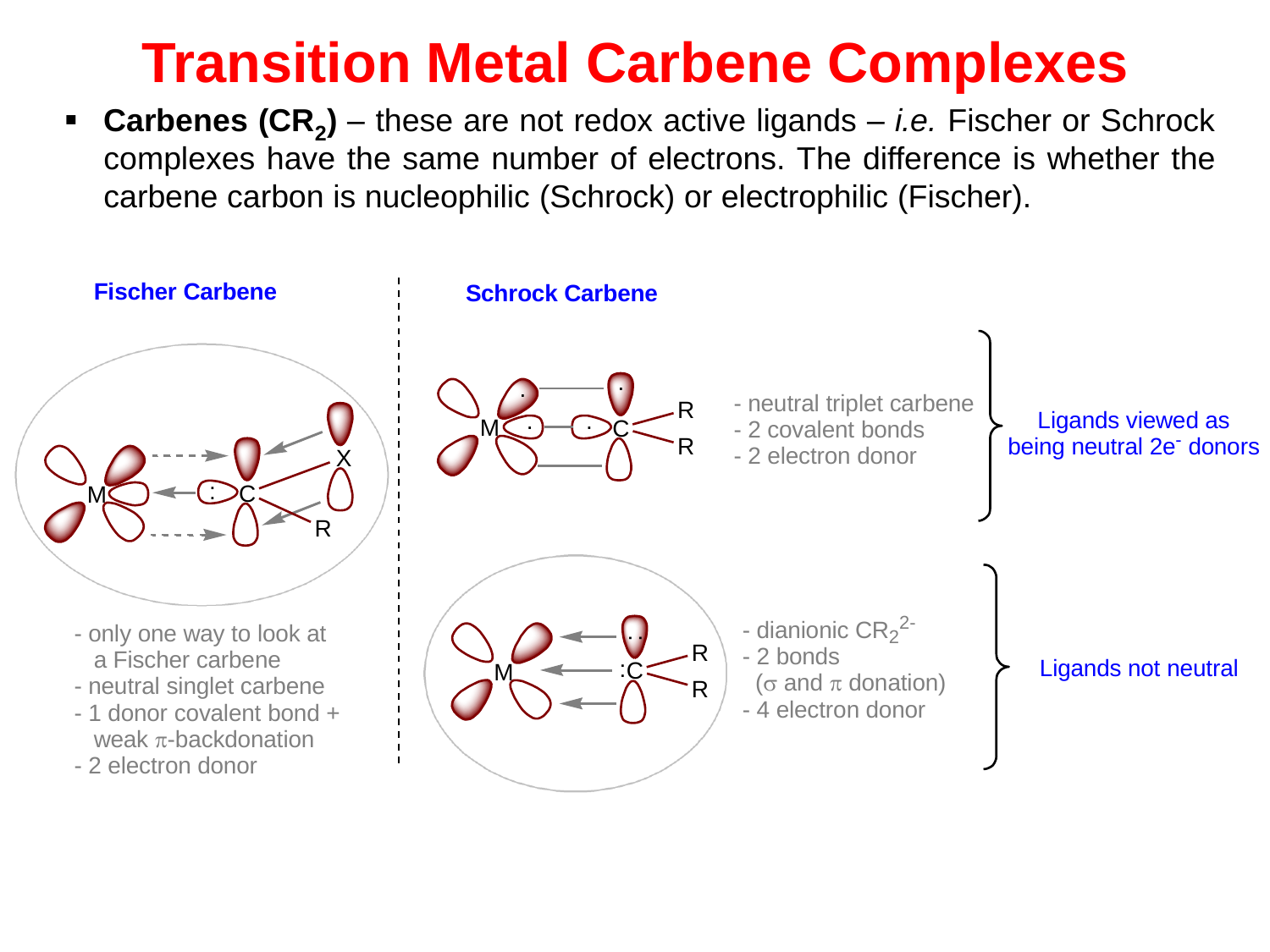### **Transition Metal Carbene Complexes**



#### - **Exceptions :**



**FISCHER !!!**

**SCHROCK**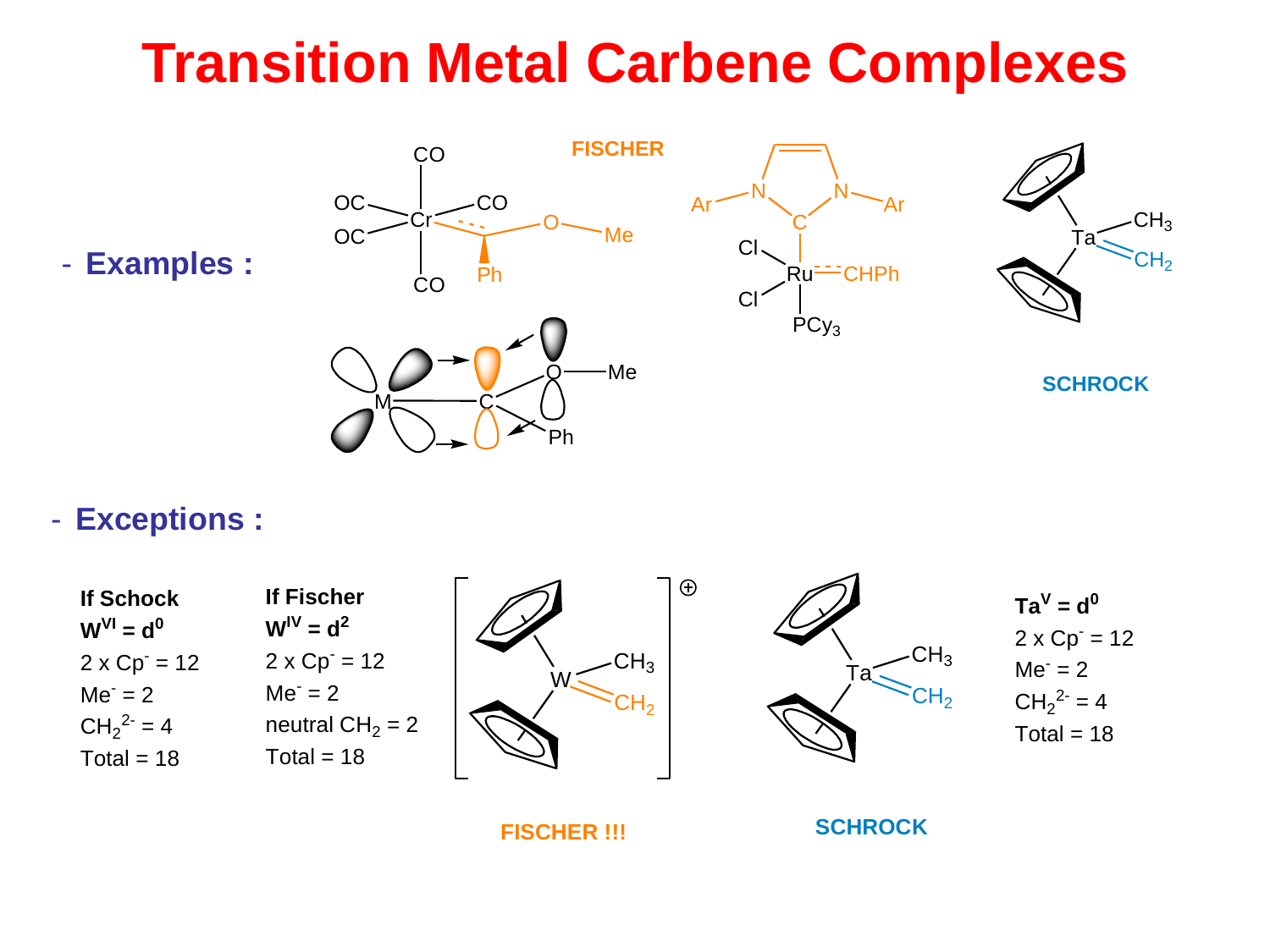## **Synthesis of Carbene Complexes**

**Acyl or Iminoacyl Complex + Electrophile :**



 $[Pt(C \equiv NMe)_4]^{2+}$  + 4 MeNH<sub>2</sub>  $\longrightarrow [Pt(C(NHMe)_2)_4]^{2+}$ 

From alkyls with  $\alpha$ -hydrogens



**Using a carbene source (e.g. a diazoalkane, R2C=N=N)**

 $LxM + CH<sub>2</sub>N<sub>2</sub> \longrightarrow LxM=CH<sub>2</sub> + N<sub>2</sub>$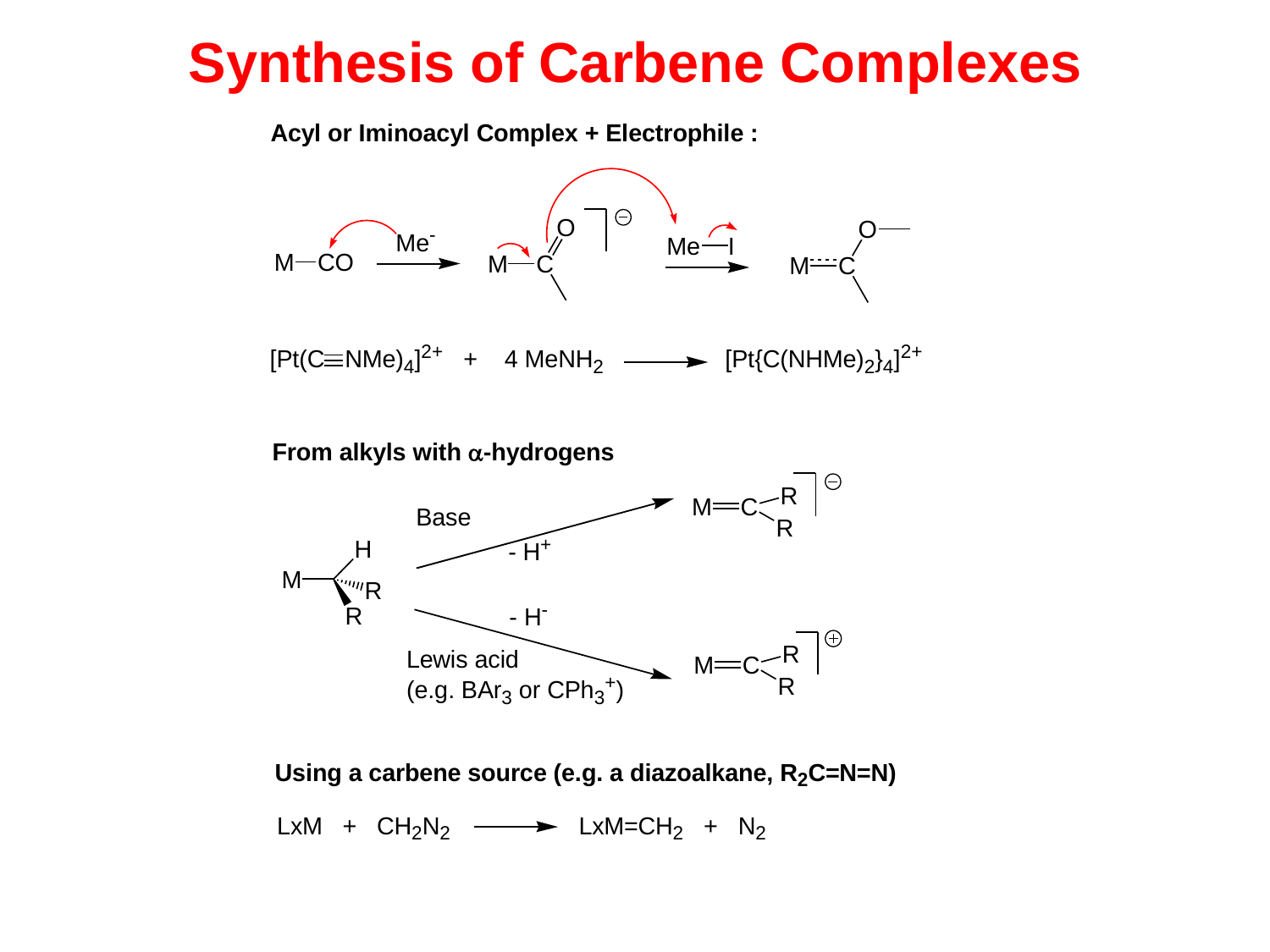# **Metal Carbyne Complexes**

- **Also Fischer and Schrock bonding extremes, but the distinction is less marked** → **considerable ambiguity in many cases.**

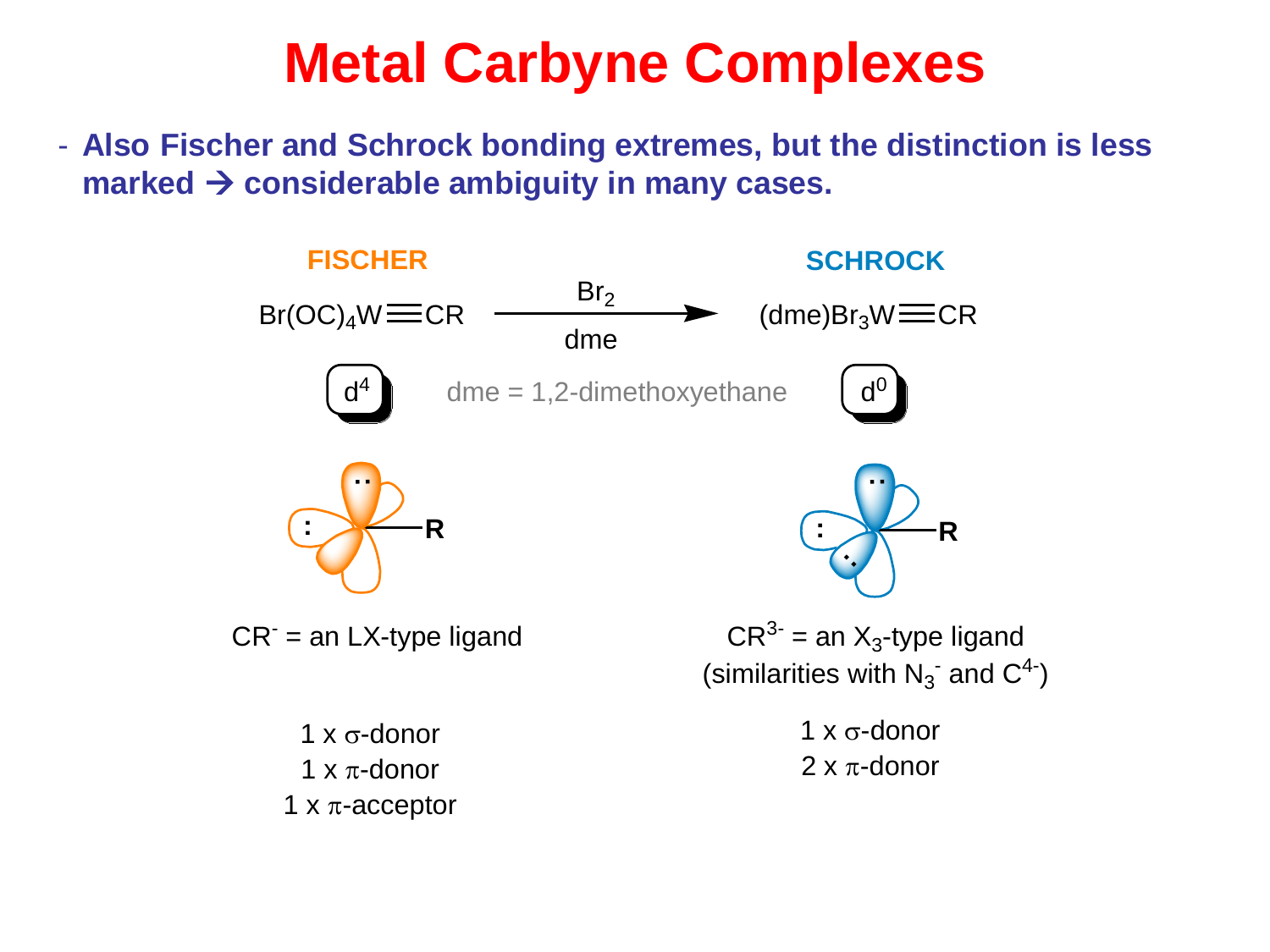# **Metal Carbyne Complexes**